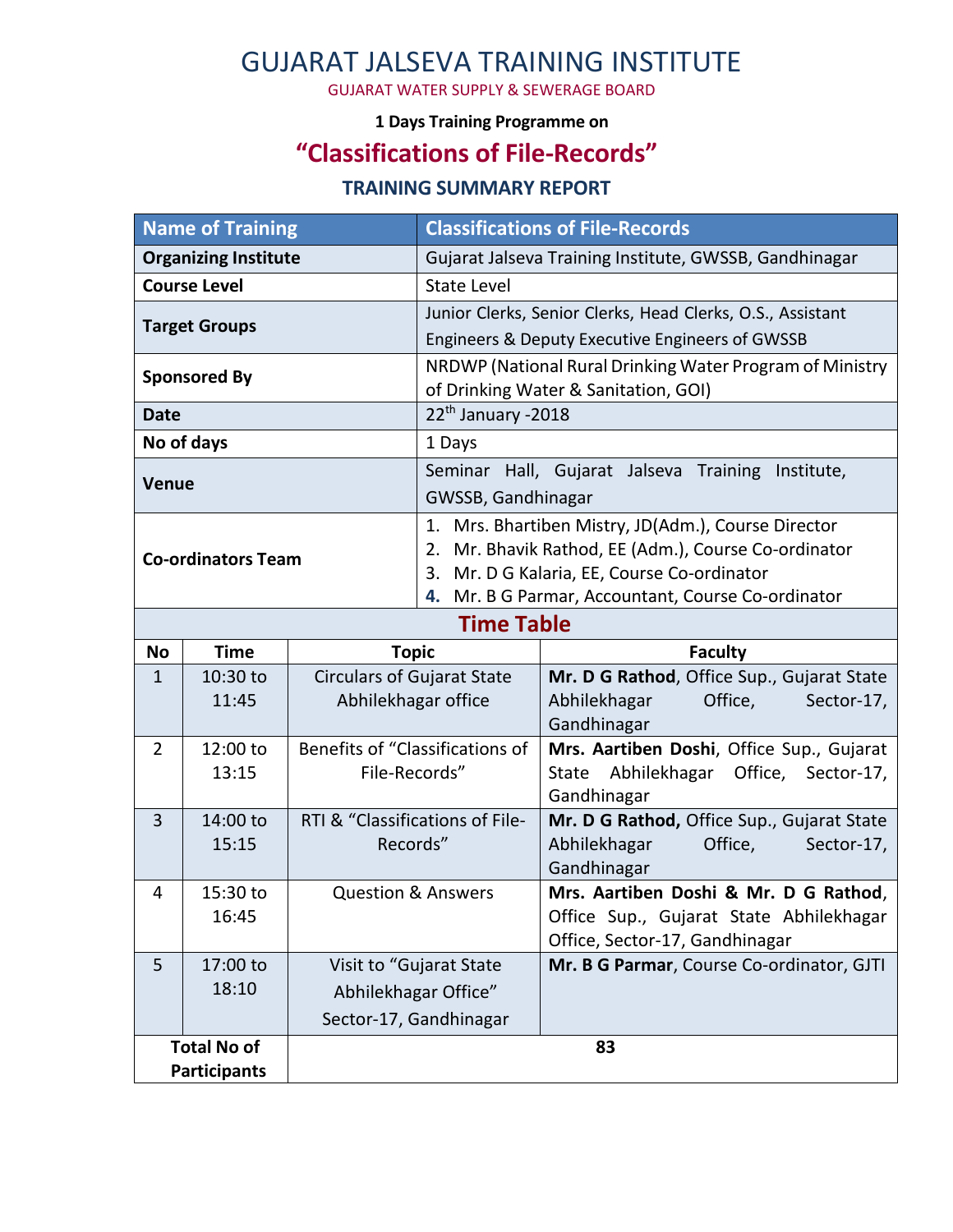### **Photo Gallery**

1. **Mr. D G Rathod**, Office Sup., Gujarat State Abhilekhagar Office, Gandhinagar addressing the trainees



2. **Mrs. Aartiben Doshi**, Office Sup., Gujarat State Abhilekhagar Office, Gandhinagar addressing the trainees